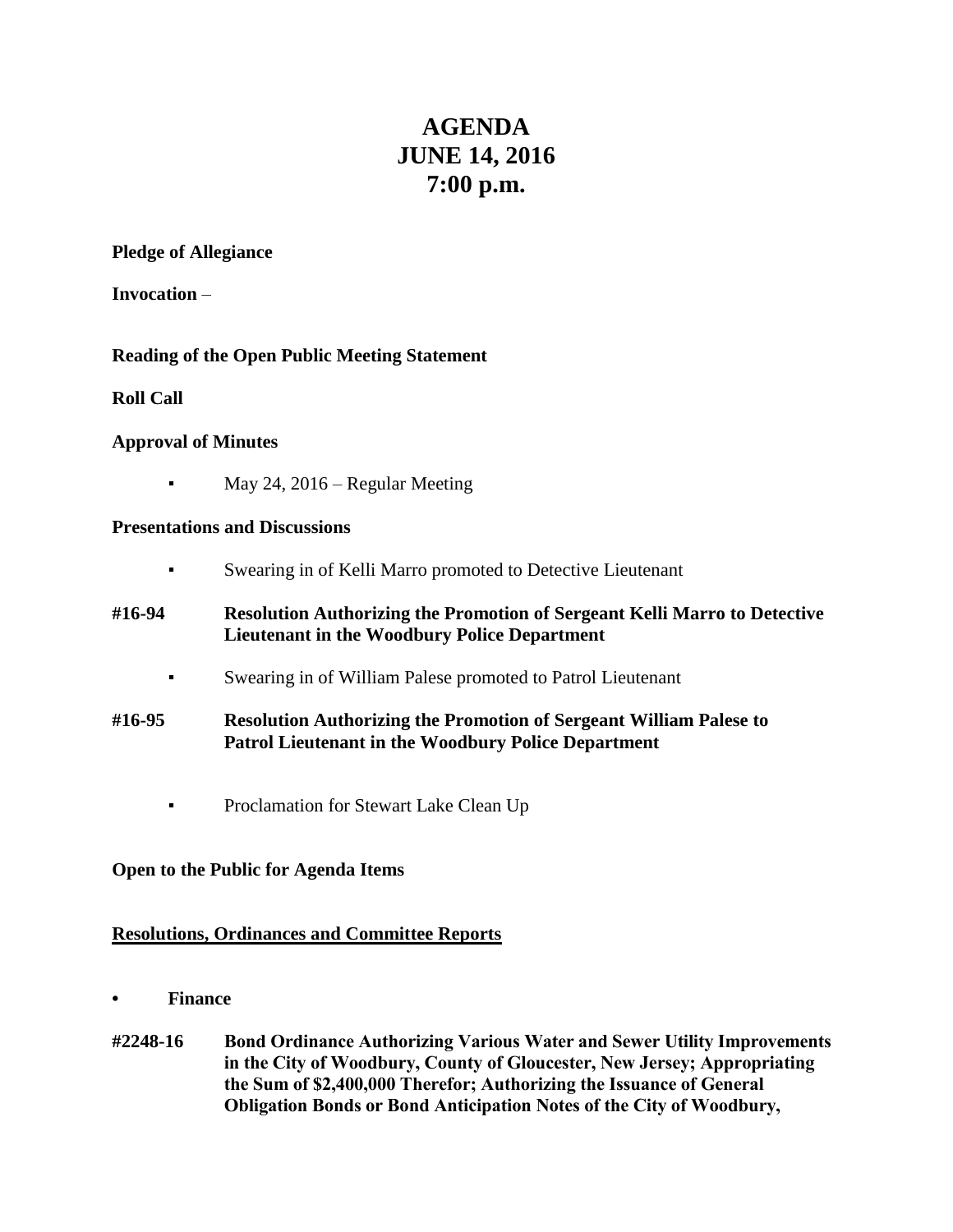|          | County of Gloucester, New Jersey in the Aggregate Principal Amount of up to<br>\$2,400,000; Making Certain Determinations and Covenants; and Authorizing<br><b>Certain Related Actions in Connection with the Foregoing</b><br>(SECOND READING)                                                                                                                                                                                                                                                                                                                                                                             |
|----------|-----------------------------------------------------------------------------------------------------------------------------------------------------------------------------------------------------------------------------------------------------------------------------------------------------------------------------------------------------------------------------------------------------------------------------------------------------------------------------------------------------------------------------------------------------------------------------------------------------------------------------|
| #2249-16 | <b>Bond Ordinance Authorizing the Completion of Various Capital</b><br>Improvements and the Acquisition of Various Capital Equipment in and for<br>the City of Woodbury, County of Gloucester, New Jersey; Appropriating the<br>Sum of \$2,650,000 Therefor; Authorizing the Issuance of General Obligation<br>Bonds or Bond Anticipation Notes of the City of Woodbury, County of<br>Gloucester, New Jersey in the Aggregate Principal Amount of up to<br>\$1,650,500; Making Certain Determinations and Covenants; and Authorizing<br><b>Certain Related Actions in Connection with the Foregoing</b><br>(SECOND READING) |
| #16-96   | <b>Resolution to Reimburse Sewer Payment Woodbury Water Only Account</b><br><b>Account #44940-22 615 Queen Street \$180.89</b>                                                                                                                                                                                                                                                                                                                                                                                                                                                                                              |
| #16-97   | <b>Resolution to Reimburse Sewer Payment from Prior Owner at Settlement</b><br>Account #38740-0 615 328 King St. \$139.50                                                                                                                                                                                                                                                                                                                                                                                                                                                                                                   |
| #16-98   | <b>Lien for Grass Cutting for Vacant Properties</b>                                                                                                                                                                                                                                                                                                                                                                                                                                                                                                                                                                         |

Motion for Approval to Pay the Listed Vouchers

**• Public Works**

| #16-99  | <b>Resolution Authorizing Purchase of Recycling Truck and Approval of a</b><br><b>Shared Services Agreement with East Greenwich Township</b>                                     |
|---------|----------------------------------------------------------------------------------------------------------------------------------------------------------------------------------|
| #16-100 | <b>Resolution Authorizing City Engineer to Issue Notice to Bidders Regarding</b><br>the 2016 Sanitary Sewer Improvements for Tatum Street, Dubois Avenue<br>and Evergreen Avenue |
| #16-101 | <b>Resolution Authorizing City Engineer to Issue Notice to Bidders Regarding</b><br>the 2016 Local Roads Resurfacing Project                                                     |